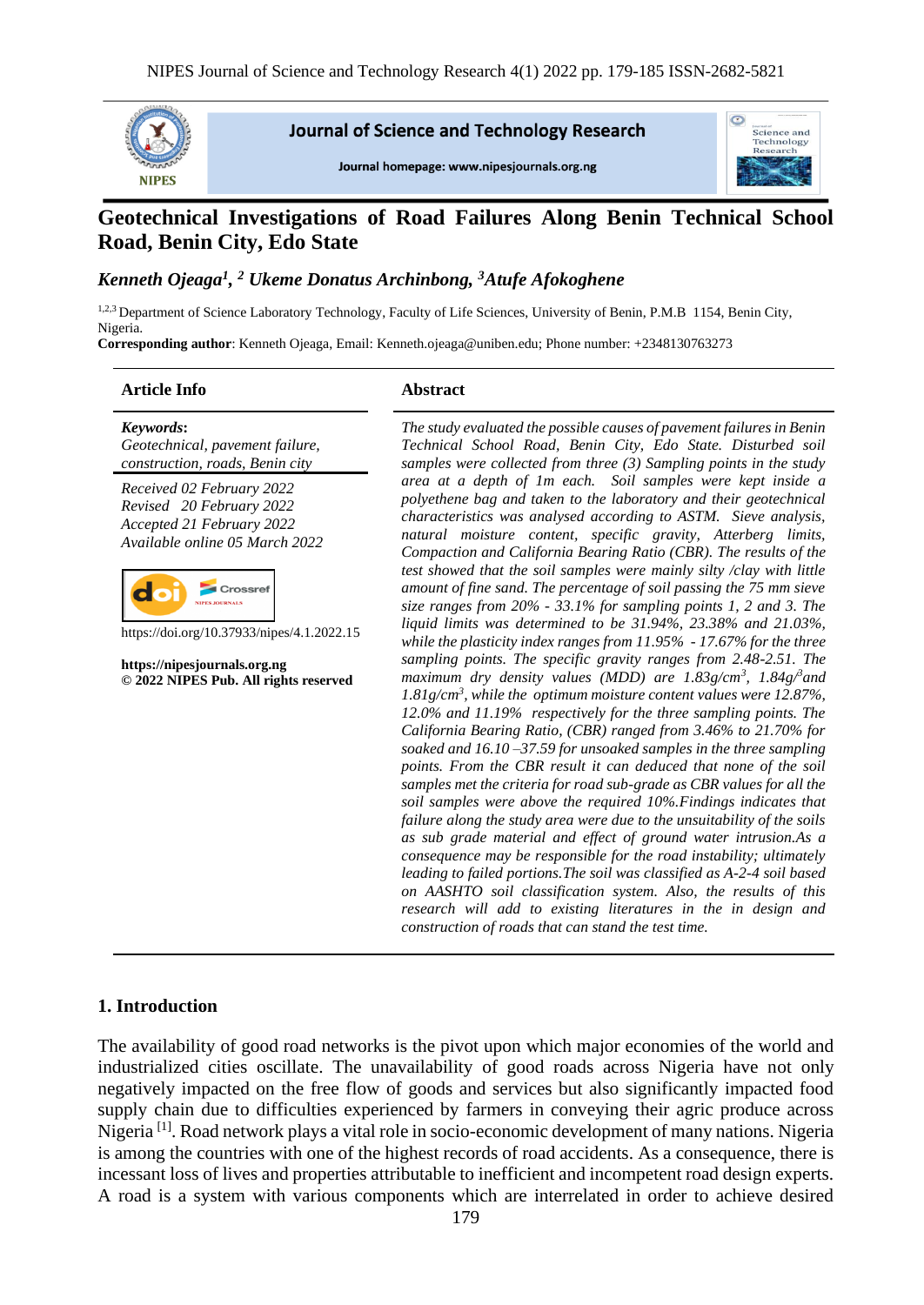results. A road is a multi-layered system comprising of sub grade, sub base and base course. Its principal function is to receive load from the traffic and transmit it through its layers to the sub grade  $[2]$ . Roads are defective when they no longer have the capacity to perform its statutory function of receiving and transmitting loads to various layers during its design life. Road construction should begin with conceptualization, planning and design [3].

The design and construction of most roads in Nigeria are finalized without assessing and evaluating the geology and geotechnical behavior of the underlying soils. This has led to multiple failures encountered in roads or highways. The relationship between highway pavements and their foundation soils cannot be overemphasized, in any nation that desires to develop. In all cases, the geological history of any locality has very strong influence on the derived engineering soils <sup>[3]</sup>. Despite subsequent reconstruction and rehabilitation of the failed sections along Kajola-Oda Road, pavement distress continues to reoccur shortly after repairs.

Preliminary studies have shown that environmental and geotechnical properties play significant role in design and construction decisions. A major cause of road accidents has been attributed to bad/ defective roads which are exacerbated by wrongful application of constructional materials especially laterite as base and sub base materials by constructional companies. The continual practice of stereotyping engineering designs also contributes to road failures [1].

 $^{[5]}$  studied the geotechnical properties of some failed sections along Osogbo -Awo road. They concluded that the presence of clay in the road sub grade elicited poor engineering properties which were below Federal ministry of works and housing specifications and as fallout contributed to the dilapidated conditions of the road were largely responsible for the persistent road failures in the area.

<sup>[6]</sup> Observed that the flexible highway failures along the Oyo-Ogbomoso road, which manifested as waviness/corrugation rutting and potholes were due to environmental factors such as poor drainage, lack of maintenance and misuse of the highway pavement. They also observed that runoff from precipitation, largely found its way into the pavement structure damaging them in the process.

 $^{[7]}$  Has also stated that soils classified as A-3, A-2-4 and A-2-6 is considered suitable for sub-grade, sub base and base materials. They also posited that the binding or cohesive characteristics of most of the soil samples analyzed in the study area with their accompanying large granular sizes and low moisture content makes them suitable materials for road construction.

[1] Revealed that the Abakaliki shale does not meet the requirement as road construction material due to its high plasticity. This implies its susceptibility to expansion on moisture influx and establishing a direct relationship between soil plasticity and roads failures.

This study was aimed at investigating the possible causes of failed sections in Benin Technical School Road, Ugbowo, Benin City, which have experienced several degradations even after repairs and reconstruction. Geotechnical analysis was conducted on soil samples obtained at specific points and their suitability criterion as constructional materials was also determined.

## **2. Methodology**

## 2.1 **Description of study area**

The study area Benin technical school road, Egor, Benin city lies between Latitude N 06° 25' 53.9" and Longitude E005°35'20.9". The elevation of the study area ranges from 106m to 107.6m. Boring techniques were deployed for the collection of soil samples by a means of a hollow auger. The drilled depth was 1m each at the various sampling points. The geotechnical analysis carried out on the samples include sieve analysis, Atterberg limits, natural moisture content, compaction and California bearing ratio CBR tests. The particle sizes were determined through the use of mechanical sieve shaker, Consistency Limits includes Liquid limit, plastic limit are also known as Atterberg limits gave). The difference between the liquid and plastic limits is the plasticity index, which is the range of moisture content over which the soil remains plastic. All soil tests were done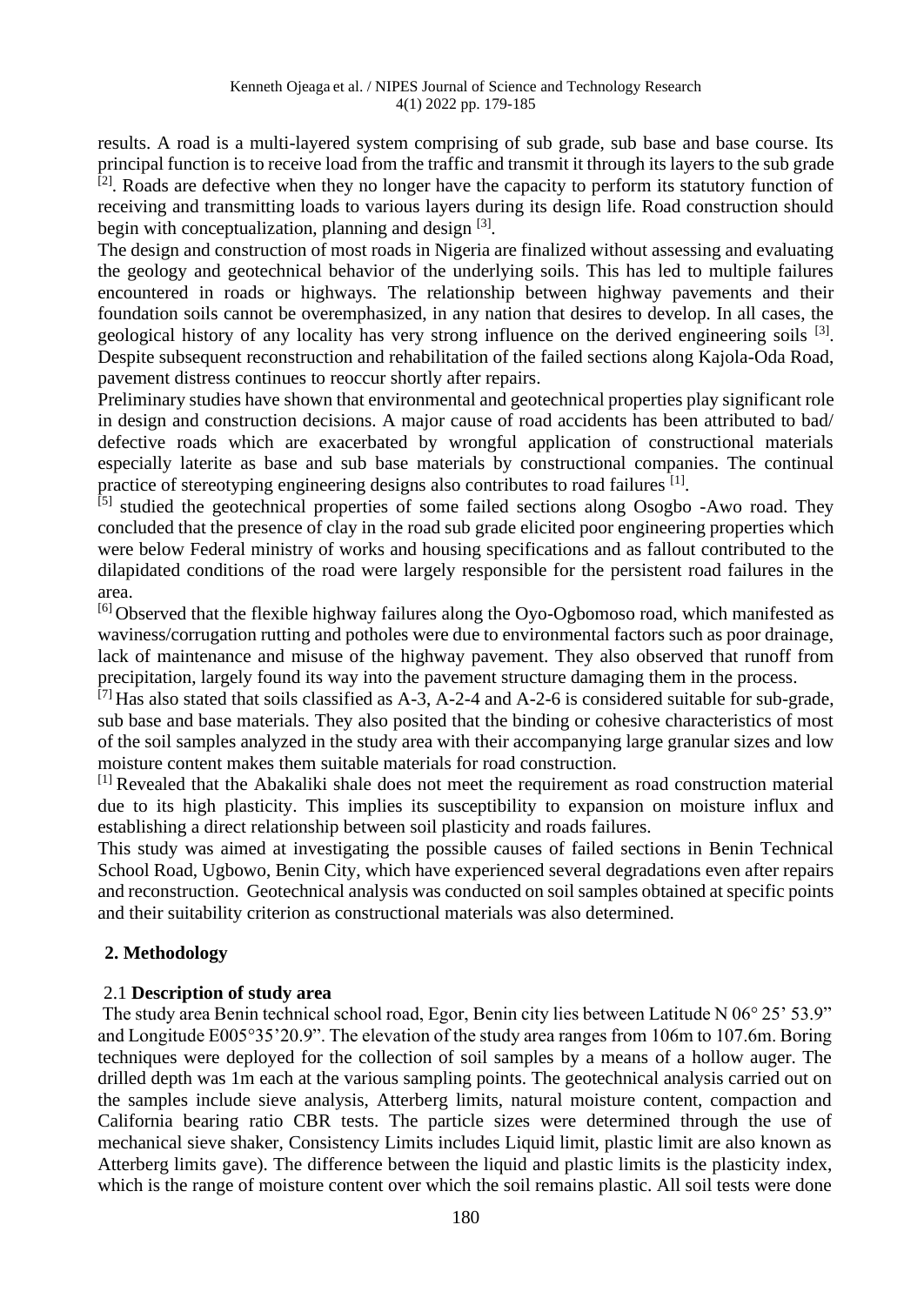in accordance with American Association of State Highway and Transportation Official AASHTO) [8] .



Figure 1: Map of the study area

# **2.2. Compass survey and GPS Reading**

The direction of drainage and a map of the study were determined by carrying out a compass survey of the area using Global positioning system (GPS). Field coordinates and elevations were placed in decimal format and digitized with software. A powerful contouring and mapping package was used to produce a contour and drainage maps.

# **2.3. Collection of samples**

The continuous flight auger was used for drilling to a depth of 1m each and three disturbed soil samples were collected from a distance of 100 m apart. The samples collected were kept in a polythene bag and taken to the laboratory for geotechnical index properties analysis. The geotechnical tests carried out were Particle size analysis, Consistency tests (Liquid Limit, Plastic Limit), Standard compaction tests, California bearing ratio, Moisture content and Specific gravity. All laboratory tests were performed in compliance with British standard specification BS 1377: Part 1-9, 1990<sup>[9]</sup>. The geotechnical tests carried out to determine the suitability criteria of the soil samples as sub grade, sub base, and base material were done using the AASHTO standard methods as it relates to specification for roads and bridges.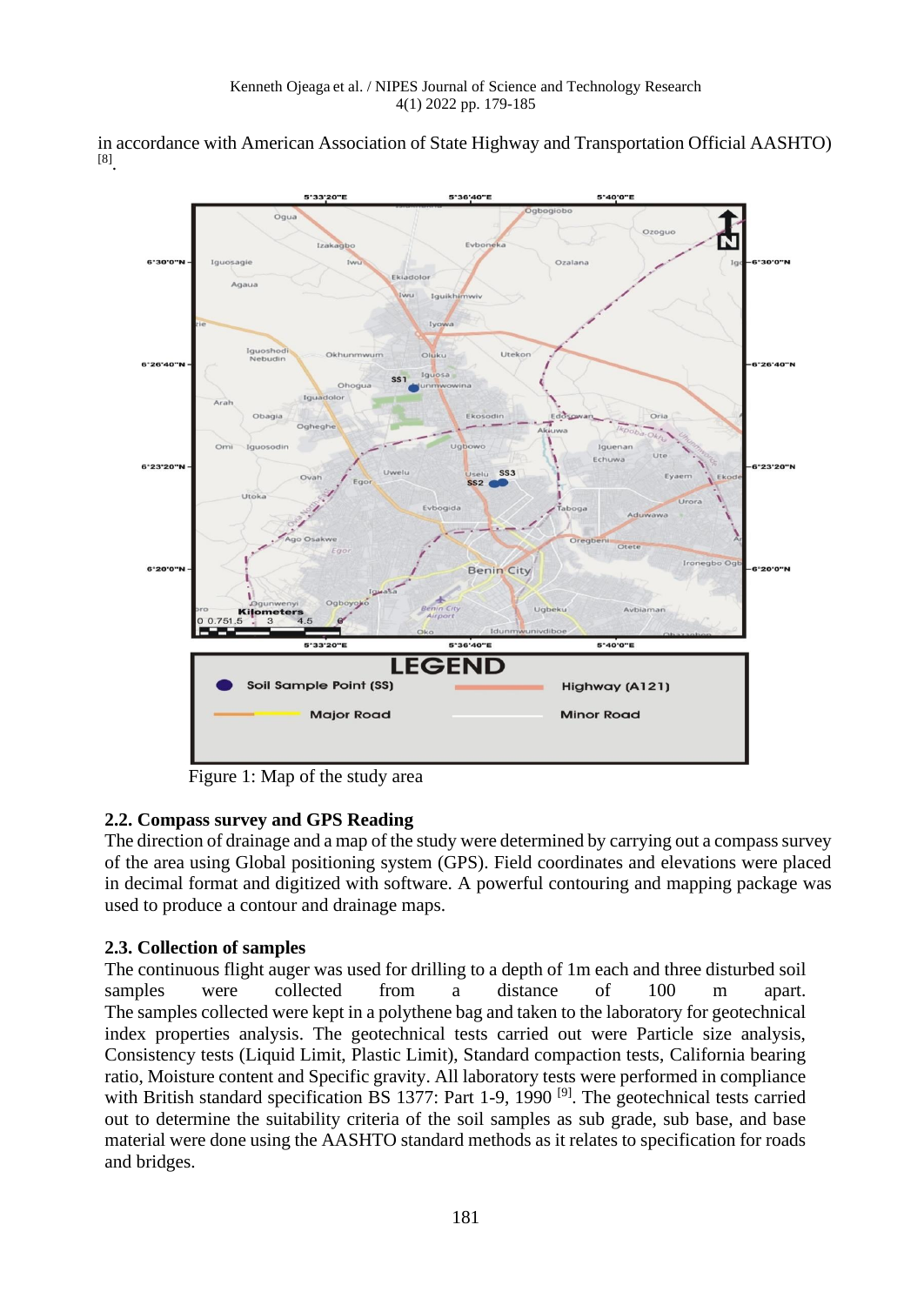## **3. Results and Discussion**

#### **3.1 Particle size distribution**

The result of the particle size distribution contained in Table 1 revealed that the soil clay content ranged from 20% to 33.1%. With the highest value of 33.1% recorded in sampling point 1. This indicates that the soil samples were mainly silty/ clay with little amount of fine sand. The high amount of fines could be attributed to intense weathering of the underlying geology of the area. According to the American Association of State Highway and Transportation Officials (AASHTO), these soils can be classified as  $A-2-7$ . <sup>[7]</sup> Have posited that only  $A-3$ ,  $A-2-4$  and  $A-2-6$  are considered suitable for sub-grade, sub base and base materials. Thus, the instability of the road pavement in the study area is due the impervious nature of the soil materials.

| <b>Sampling</b><br>points | <b>Location</b> | <b>Depth</b><br>(m) | PERCENTAGE PASSING<br><b>SIEVE NO</b> |            |            |
|---------------------------|-----------------|---------------------|---------------------------------------|------------|------------|
|                           |                 |                     | 1.18mm                                | $0.425$ mm | $0.075$ mm |
|                           |                 | 1.0 <sub>m</sub>    | 98.8                                  | 74.0       | 33.1       |
|                           | Technical       | 1.0 <sub>m</sub>    | 93.0                                  | 68.7       | 16.0       |
|                           | School          |                     |                                       |            |            |
|                           | Road            | 1.0 <sub>m</sub>    | 98.1                                  | 70.3       | 20         |

Table 1: Summary of laboratory tests results for Sieve Analysis Test

#### **3.2 Atterberg Limits**

Table 2 indicates that the Liquid limit of the soils ranged from 21.03% to 31.94% while the plastic limits ranged from 8.58% to 14.27%. The Atterberg limits tests were conducted to ascertain and evaluate the nature of soil characteristics in the study area.  $[10 11]$  have specified Liquid limit of  $\leq$ 30% and Plasticity index of  $\leq$  13% for base course materials and Liquid limit of  $\lt$  35% and Plasticity index of <16% for sub base materials. Therefore, soils from sampling locations 1, 2 and 3 were suitable as Sub base materials. The failure of the road may necessarily not be as a result of weak base and sub base materials but also due to poor design  $[12]$ . The low plasticity index is indicative that the soils were friable and non-cohesive. Therefore, could lead to ingress of water into the subgrade and consequently, affects the stability of the road.

| <b>Sampling</b><br>points | Location  | Depth $(m)$ | $LL$ $\left(\frac{0}{0}\right)$ | PL<br>(%) | PI(%) |
|---------------------------|-----------|-------------|---------------------------------|-----------|-------|
|                           | Technical | 1.0         | 31.94                           | 14.27     | 17.67 |
|                           |           | 1.0         | 23.38                           | 8.58      | 14.80 |
|                           | School    | 1.0         | 21.03                           | 9.08      | 11.95 |
|                           | Road      |             |                                 |           |       |

Table? Atterberg Limits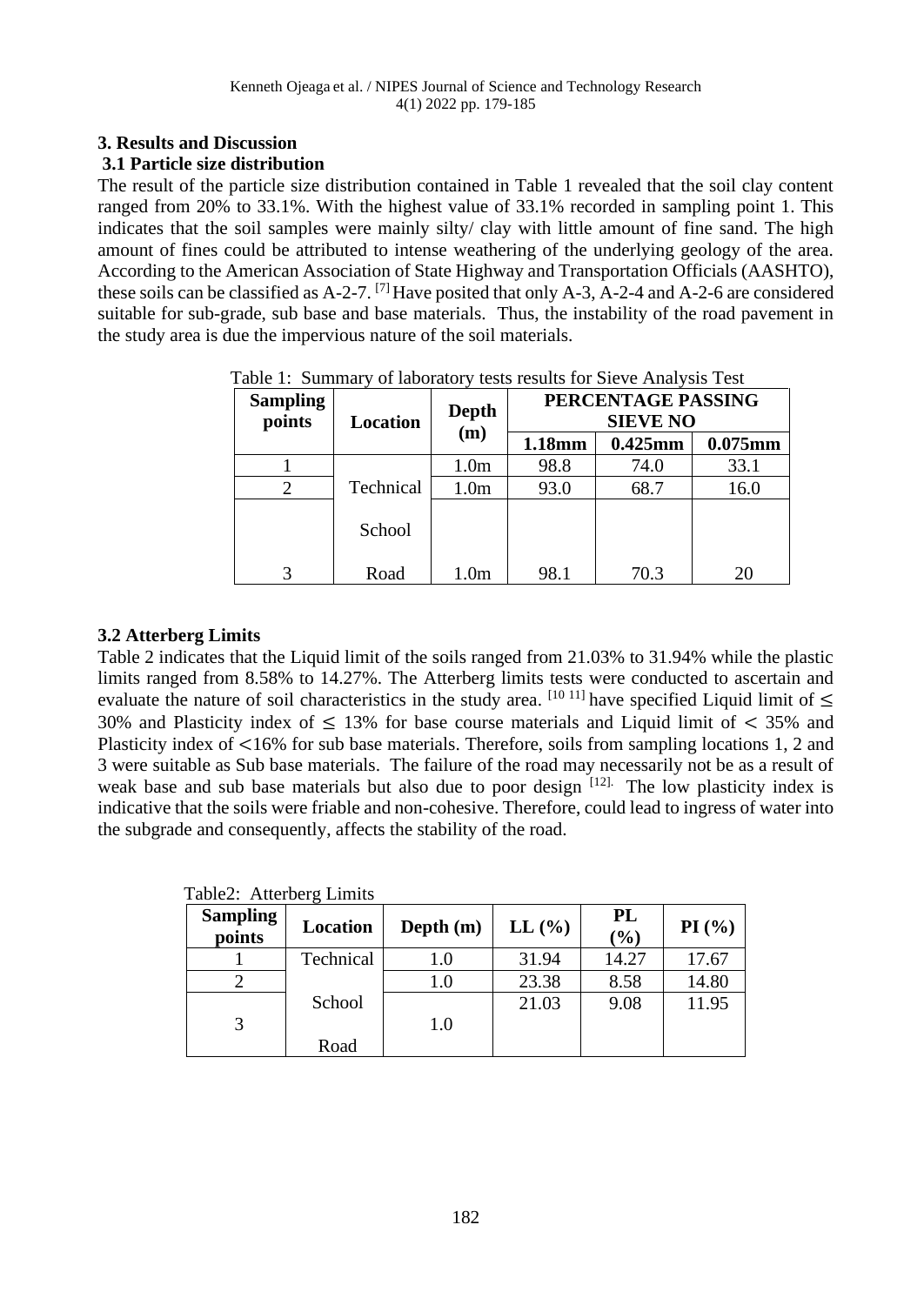## **3.3. Specific Gravity**

The specific gravity results as shown in Table3 ranged from 2.48% to 2.52% with the highest value recorded at sampling location 2.  $[1]$  Have asserted that the specific gravity of laterites should be within the range of 2.60 to 3.40 and the specific gravity of clay should range from 2.2 to 2.6. The result however depicts that the road was established on non-lateritic horizon in all the sampling locations. It further signifies that the soil were within the clay group. Such soils would exhibit swelling tendencies due to its inability to ease out water, therefore creating and unstable condition that hinders the performance of the road  $[13]$ . The high water retention could be responsible for the deformation of Benin Technical School road.

| ables. Specific Clavity Results |                 |     |                            |  |  |  |
|---------------------------------|-----------------|-----|----------------------------|--|--|--|
| <b>Sampling</b><br>points       | <b>Location</b> |     | <b>Specific</b><br>Gravity |  |  |  |
|                                 | Technical       | 1.0 | 2.48                       |  |  |  |
|                                 |                 | 1.0 | 2.52                       |  |  |  |
|                                 | School          |     |                            |  |  |  |
|                                 | Road            | 1.0 | 2.51                       |  |  |  |

Table3: Specific Gravity Results

# **3.4. Compaction Test**

The maximum dry density of the soils ranged between 1.81 and 1.83 mg/ $m<sup>3</sup>$  whiles the optimum moisture content ranged from 12.0 and 12.87%. Soil samples with high amount of maximum dry density and low optimum moisture content have been considered more suitable as sub base and sub grade materials <sup>[6]</sup>. [<sup>14</sup>] Placed MDD values of 1.85 to 2.13mg/ $m<sup>3</sup>$  as most suitable for sub grade. The optimum moisture content of soil samples in the area met the Federal ministry of Works and Housing specification of  $\leq 18\%$  for sub-base and base materials.

Table 4: Summary of laboratory tests results for Compaction Tests

| <b>Sampling</b><br>points | <b>Location</b> | <b>Depth</b><br>(m) | <b>Maximum</b><br>Dry<br><b>Density</b><br>$(g/cm^3)$ | Optimum<br><b>Moisture</b><br><b>Content</b><br>(%) |
|---------------------------|-----------------|---------------------|-------------------------------------------------------|-----------------------------------------------------|
|                           | Technical       | 1.0 <sub>m</sub>    | 1.83                                                  | 12.87                                               |
| 2                         |                 | 1.5m                | 1.84                                                  | 12.0                                                |
| 3                         | School          | 2.0 <sub>m</sub>    | 1.81                                                  | 11.19                                               |
|                           | Road            |                     |                                                       |                                                     |

# **3.5. California Bearing Ratio**

Table 5 present the result of Unsoaked California Bearing (CBR %). CBR ratio ranged from 15.69% to 43.19% while values of soaked ranged from 2.63% to 35.45%. A significant decreased in value of CBR values was observed. The reduction could be attributed to the absorption of water into the compacted (sub-grade) soil, hence leading to a decrease in soil strength due to penetration of water. Federal ministry of works and housing 1997 has specified values of CBR for road sub grade, sub base, and base as 10%, 30% and 80% respectively under unsoaked condition. From the result it can deduced that none of the samples met the criteria for road sub-grade as CBR values for all the soil samples were above the required 10%. As a consequence may be responsible for the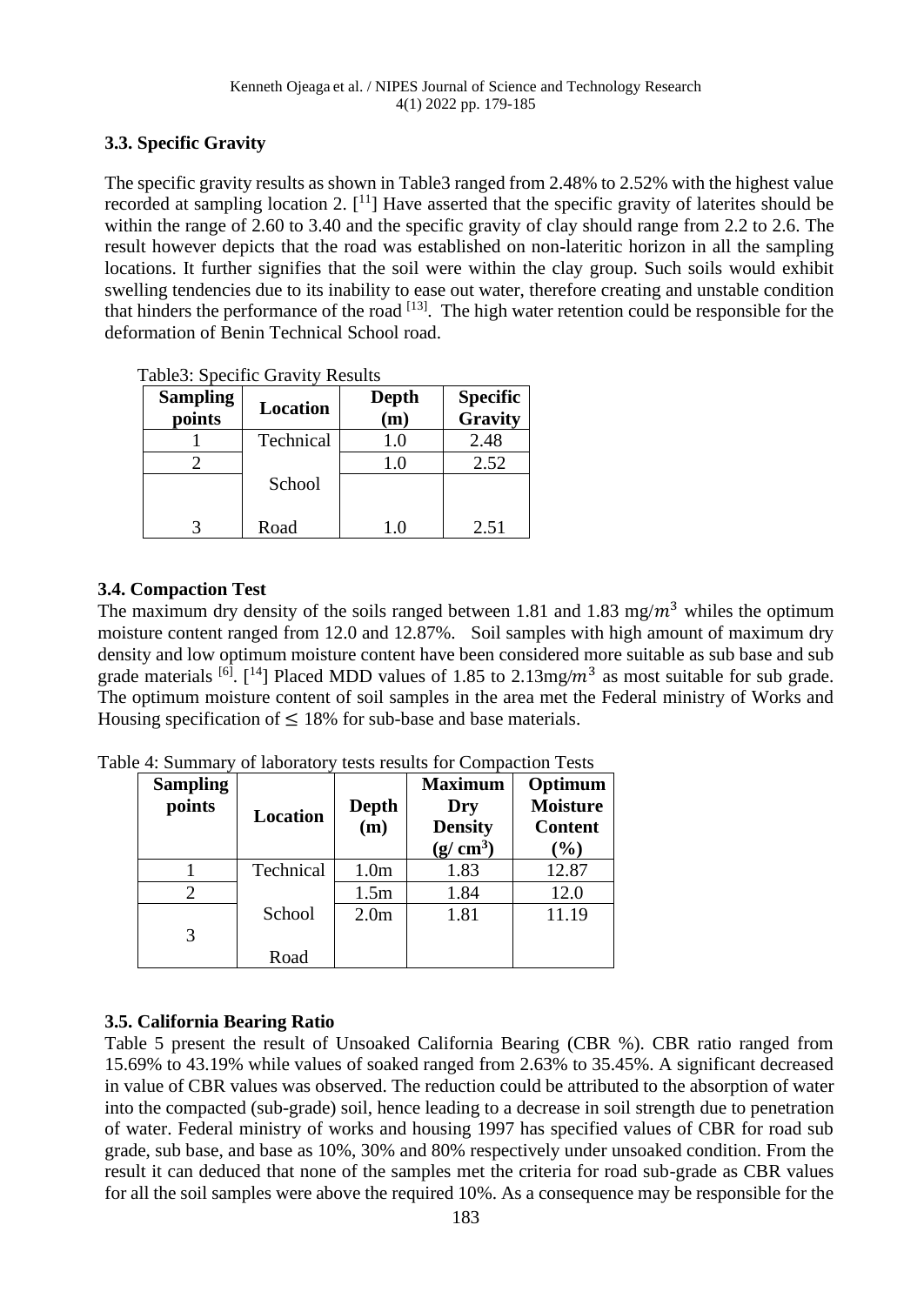instability of failure of the road. However, samples from location 1 and location 2 with exception of location 3 were suitable as road sub-base materials.

|                 | Location       |               | <b>UNSOAKED</b>   |                   | <b>SOAKED</b> |                   |
|-----------------|----------------|---------------|-------------------|-------------------|---------------|-------------------|
| <b>Sampling</b> |                | <b>Tested</b> |                   |                   |               |                   |
| points          |                | Layer         | 2.5 <sub>mm</sub> | 5.0 <sub>mm</sub> | $2.5$ mm      | 5.0 <sub>mm</sub> |
|                 | Technical      | <b>BOTTOM</b> | 16.10             | 16.33             | 3.46          | 2.90              |
|                 | school<br>road | <b>TOP</b>    | 15.69             | 15.78             | 3.30          | 2.63              |
|                 | Technical      | <b>BOTTOM</b> | 33.03             | 42.47             | 33.93         | 35.45             |
| 2               | school<br>road | <b>TOP</b>    | 26.75             | 37.37             | 27.66         | 28.49             |
|                 | Technical      | <b>BOTTOM</b> | 43.19             | 39.62             | 31.62         | 33.04             |
| 3               | school<br>road | <b>TOP</b>    | 42.77             | 37.59             | 19.15         | 21.70             |

Table 5: Summary of Laboratory Tests results for California Bearing Ratio.

## **3.6. Average Moisture content**

The result of average moisture content of the soil samples ranged from 11.19 % to 18.45% across sampling locations. The highest value was recorded at sampling 3 with 18.45%. The moisture content in the study area was relatively high due to the geology of the area. [4] Has posited that high moisture content reduces the shear strength of soils. Weak shear strength will cause soils to become friable which could lead failure.

The Average Moisture Contents (AMC) of the samples was determined in the laboratory and the results are presented. The test was carried out to determine the soils moisture content as during the site investigation.

Table 6 Summary of Laboratory Tests results for Average moisture content

| Sampling<br>Points | Location  | Depth<br>(M) | Average<br>Moisture<br>Content<br>$\%$ |
|--------------------|-----------|--------------|----------------------------------------|
|                    | Technical | 1.0          | 11.19                                  |
| $\overline{2}$     |           | 1.0          | 16.56                                  |
| 3                  | School    | 1.0          | 18.45                                  |
|                    | Road      |              |                                        |

## **4.0. Conclusion**

The results of the geotechnical analysis have shown that the soil samples were mainly sands with obvious amount of silts and clay present. Using the AASHTO soil classification system, the soil was categorized as A-2-4 soil which is not suitable as sub grade material. Hence the soil was non plastic. The result of CBR indicates that none of the materials met the FMWH specifications as sub